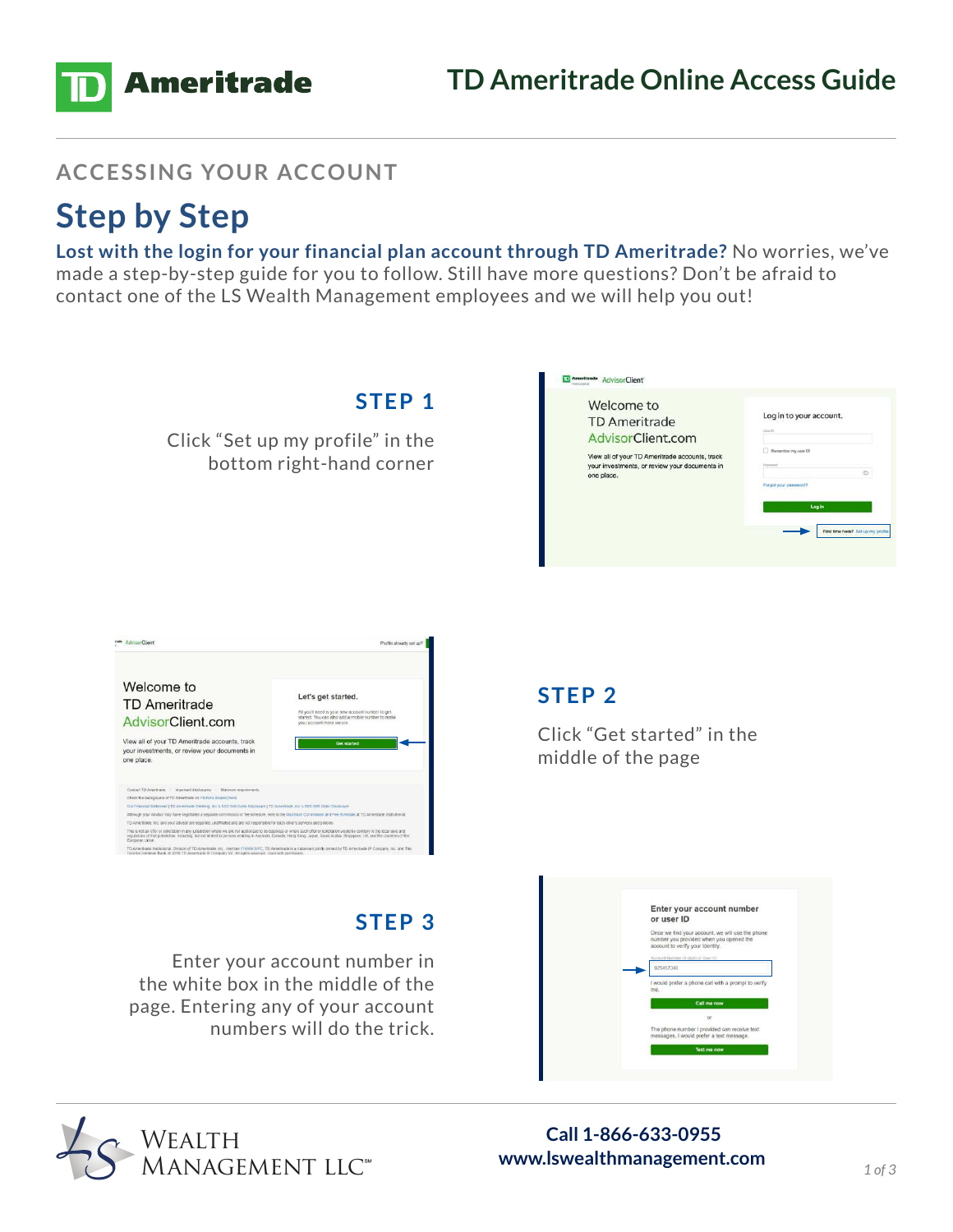





#### **STEP 4**

Click on the green "Call me now" OR "Text me now" buttons. You will get a call or text that allows you to verify your identity.



### **STEP 5**

Enter the 6-digit code that was sent to your phone number in the white box in the middle of the page.

| Create your user ID and<br>password                                                                                                                     |  |
|---------------------------------------------------------------------------------------------------------------------------------------------------------|--|
| Ct nsc/<br>田                                                                                                                                            |  |
| @ Must be 4-15 characters<br>() Must have at least one letter<br>(b) Must NOT use special characters other than hyphes or underscore<br>@ Middle unique |  |
| Create your password<br>$\oplus$                                                                                                                        |  |
| C Marl be E-64 cluraders<br>(2) Must have at least one letter<br>(3) Mart have at feast one number<br>@ UserID and paceword are not the came            |  |
| Contem your password:<br>甫                                                                                                                              |  |
| C Passwords must reatch<br>19911000                                                                                                                     |  |
| Submit                                                                                                                                                  |  |
|                                                                                                                                                         |  |

### **STEP 6**

Create a user ID and password. Write these down somewhere so you don't forget them!